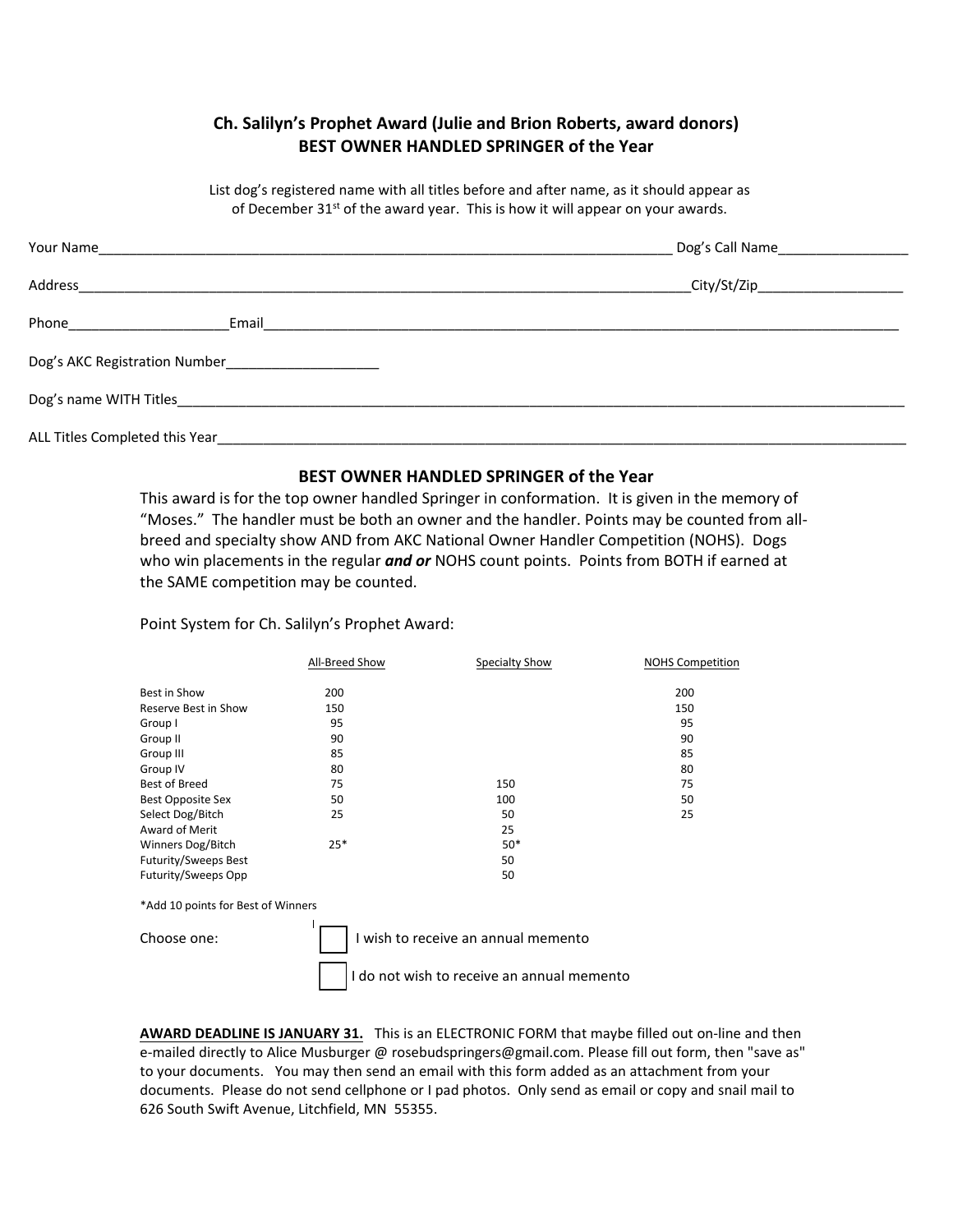| <b>DATE</b> | SHOW | <b>CLASS</b>           | <b>ALL-BREED PLACE</b> | <b>POINTS</b> |
|-------------|------|------------------------|------------------------|---------------|
|             |      |                        |                        |               |
|             |      |                        |                        |               |
|             |      |                        |                        |               |
|             |      |                        |                        |               |
|             |      |                        |                        |               |
|             |      |                        |                        |               |
|             |      |                        |                        |               |
|             |      |                        |                        |               |
|             |      |                        |                        |               |
|             |      |                        |                        |               |
|             |      |                        |                        |               |
|             |      |                        |                        |               |
|             |      |                        |                        |               |
|             |      |                        |                        |               |
|             |      |                        |                        |               |
|             |      |                        |                        |               |
|             |      |                        |                        |               |
|             |      |                        |                        |               |
|             |      |                        |                        |               |
|             |      |                        |                        |               |
|             |      |                        |                        |               |
|             |      |                        |                        |               |
|             |      |                        |                        |               |
|             |      |                        |                        |               |
|             |      |                        |                        |               |
|             |      |                        |                        |               |
|             |      |                        |                        |               |
|             |      |                        |                        |               |
|             |      |                        |                        |               |
|             |      |                        |                        |               |
|             |      |                        |                        |               |
|             |      |                        |                        |               |
|             |      |                        |                        |               |
|             |      |                        |                        |               |
|             |      |                        |                        |               |
|             |      |                        |                        |               |
|             |      | <b>TOTAL ALL-BREED</b> |                        |               |
|             |      | <b>POINTS</b>          |                        |               |
|             |      |                        |                        |               |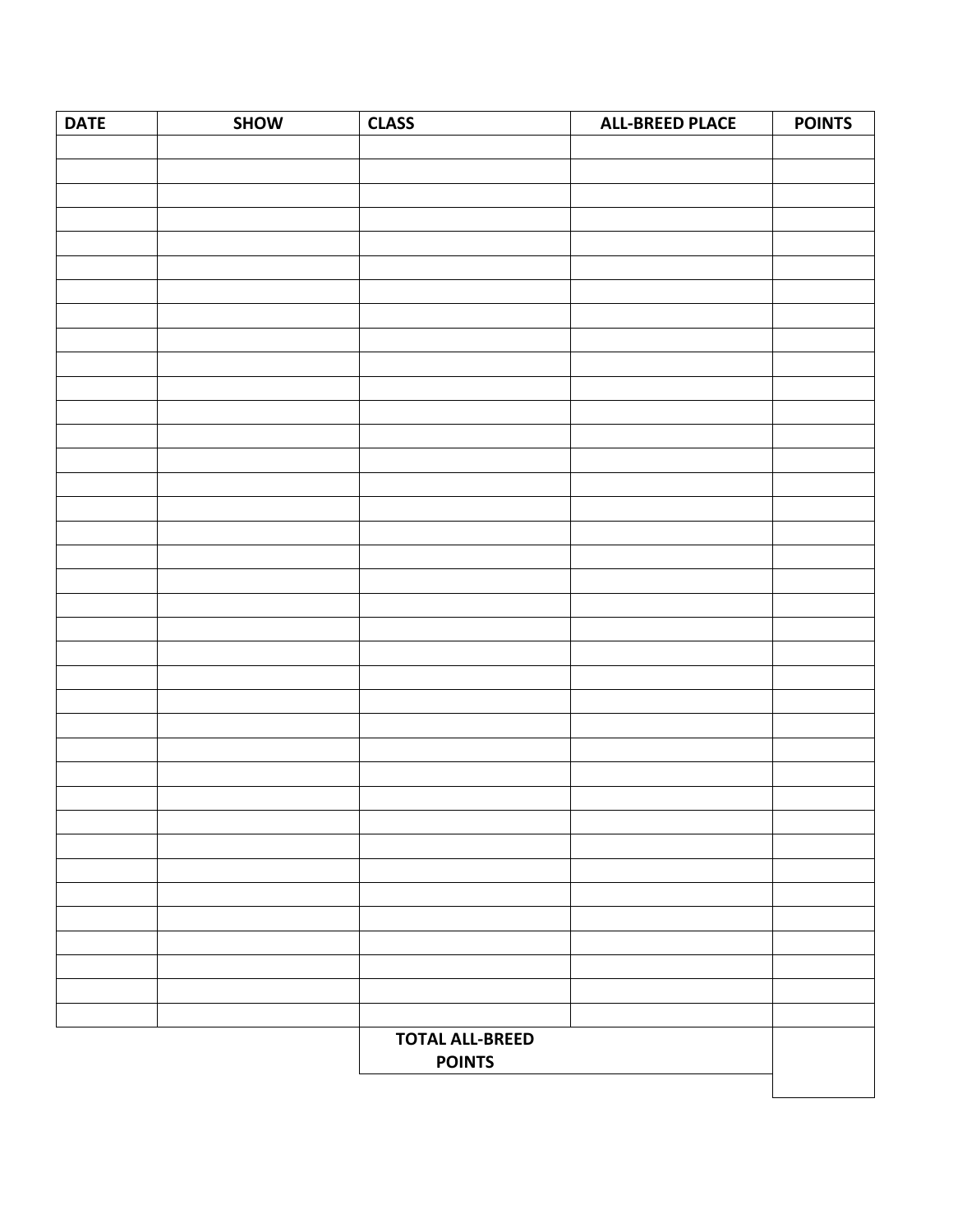| <b>DATE</b>              | SHOW | <b>CLASS</b> | <b>NOHS PLACEMENT</b> | <b>POINTS</b> |
|--------------------------|------|--------------|-----------------------|---------------|
|                          |      |              |                       |               |
|                          |      |              |                       |               |
|                          |      |              |                       |               |
|                          |      |              |                       |               |
|                          |      |              |                       |               |
|                          |      |              |                       |               |
|                          |      |              |                       |               |
|                          |      |              |                       |               |
|                          |      |              |                       |               |
|                          |      |              |                       |               |
|                          |      |              |                       |               |
|                          |      |              |                       |               |
|                          |      |              |                       |               |
|                          |      |              |                       |               |
|                          |      |              |                       |               |
|                          |      |              |                       |               |
|                          |      |              |                       |               |
|                          |      |              |                       |               |
|                          |      |              |                       |               |
|                          |      |              |                       |               |
|                          |      |              |                       |               |
|                          |      |              |                       |               |
|                          |      |              |                       |               |
|                          |      |              |                       |               |
|                          |      |              |                       |               |
|                          |      |              |                       |               |
|                          |      |              |                       |               |
|                          |      |              |                       |               |
|                          |      |              |                       |               |
|                          |      |              |                       |               |
|                          |      |              |                       |               |
|                          |      |              |                       |               |
|                          |      |              |                       |               |
|                          |      |              |                       |               |
|                          |      |              |                       |               |
|                          |      |              |                       |               |
| <b>TOTAL NOHS POINTS</b> |      |              |                       |               |
|                          |      |              |                       |               |